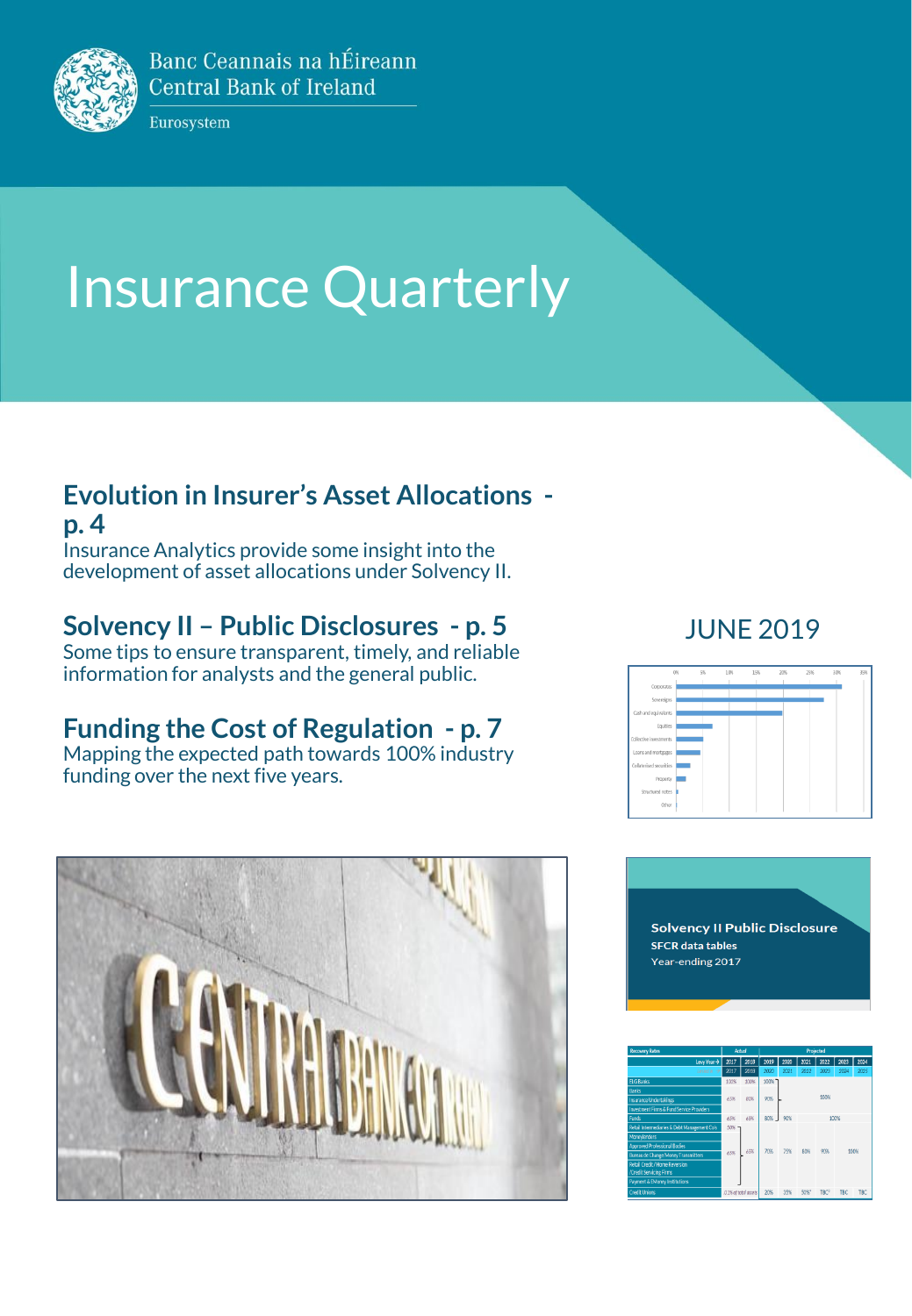### **Foreword**

In our June 2018 edition, we highlighted that a lack of diversity in thought, background and experience can have implications for risk culture and governance in Irish insurance undertakings. We urged all undertakings to take steps to address diversity and inclusion in the boardroom, at executive level and across the organisation. Each year, the Bank publishes analysis on the applications received from individuals seeking approval to occupy senior roles within regulated firms. The Bank has recently published this data for the third successive year, breaking down the applications for regulatory approval by gender, age and country of origin.

#### *Diversity*

#### Our 2018 [demographic](https://www.centralbank.ie/docs/default-source/publications/demographic-reports/2018-demographics-of-the-financial-sector-report.pdf) analysis of PCF roles

illustrates that 22% of PCF applicants in the insurance sector were female - a decrease on the 2017 figure of 23%. We appreciate that gender is only one way of measuring diversity, and we continue to emphasise that all aspects of diversity matter – diversity of thought, background, experience, and intrinsic and extrinsic characteristics. Nevertheless, a lack of gender diversity at senior management and board level represents a leading indicator of heightened behaviour and culture risks. In a recent address to Insurance Ireland Deputy Governor, Ed Sibley, highlighted the critically important role that the insurance sector has in serving society. This echoes a regular theme in recent Central Bank industry communications: the vision of a financial system that fosters trust and protects consumers and investors. Such responsibilities demand a culture where regulated firms act in the best interests of their

customers and one where they adhere to a culture of fairness and high standards.

#### *Operational Resilience*

Another regular theme in our communications to industry relates to the operational resilience of Irish authorised firms. Irish insurance undertakings are required to demonstrate that they have appropriate safeguards and processes to manage operational risks around IT failure and outsourcing arrangements in an effective manner. The impending departure of the UK from the European Union poses risks to many Irish insurers in terms of their operational resilience. Since our April newsletter, the European Council has approved a second extension of the deadline for the UK's withdrawal from the EU. The revised deadline has been set as 31 October 2019 but an approval of the withdrawal agreement in the interim would mean that the UK leaves sooner than this deadline date. In the meantime, uncertainty surrounding the UK's withdrawal continues, and the risk of withdrawal without an agreement is still very real. Efforts to prepare for a 'No Deal' remain a necessary part of our work and we expect Brexit-related activities to increase again in the coming weeks and months. Until we are certain that a transition period will apply, we expect firms to continue to plan for all plausible contingencies, including the possibility of a hard Brexit. In this context, all insurance firms currently passporting into the UK market are responsible for ensuring that they have any required authorisations in place in a timely manner.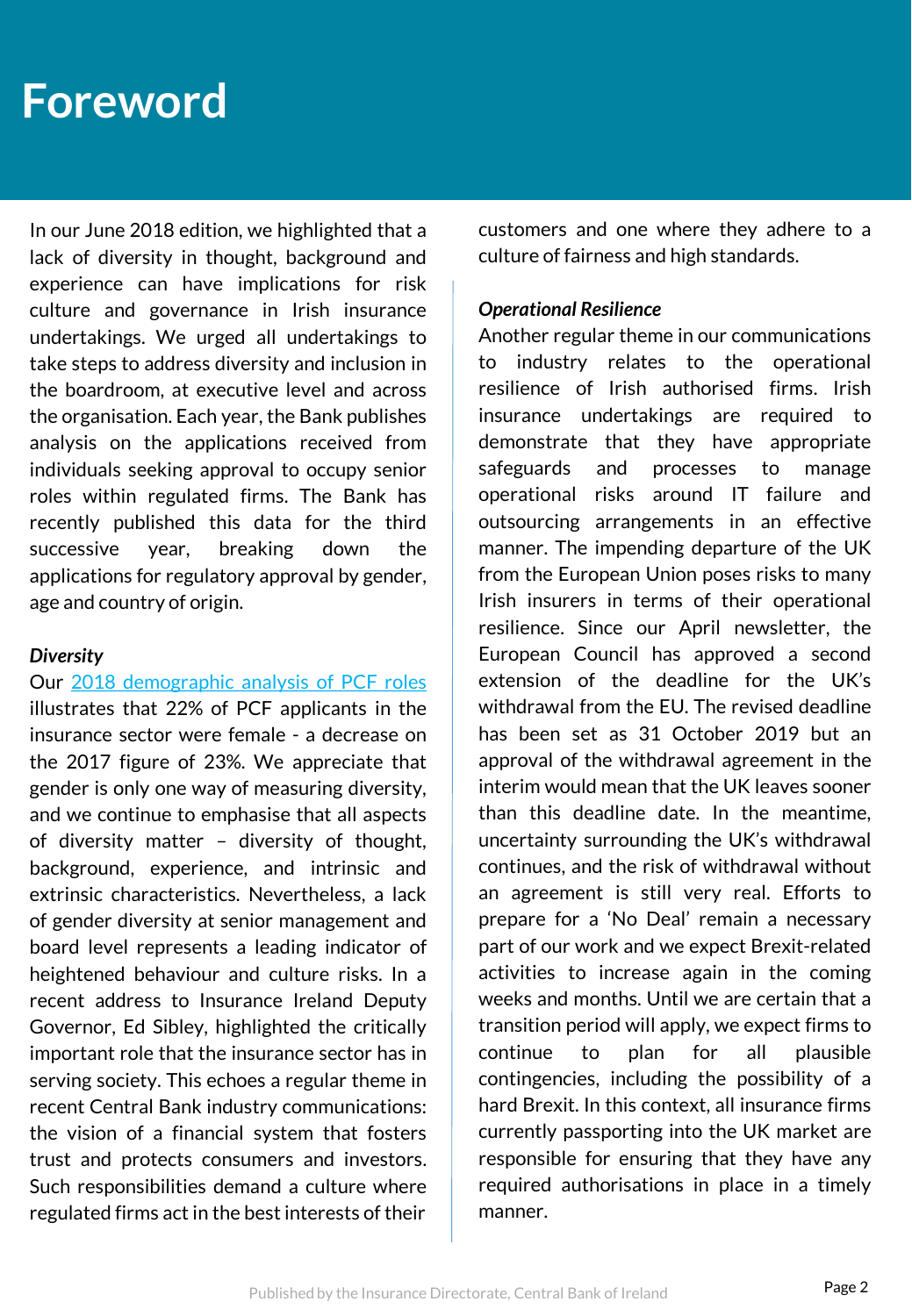Address to the 2019 Insurance Ireland Annual Lunch – by Deputy Governor Ed Sibley



Ed Sibley, Deputy Governor, Prudential Regulation

Speaking at the Insurance Ireland Annual Lunch on 8 May 2019, Ed Sibley, Deputy Governor, Prudential Regulation, discussed the critical role insurance serves in the functioning of modern societies, through protecting people and businesses against the risk of future events.

He addressed the challenges in the domestic non-life insurance market and their impact on businesses and consumers. Alongside actions aimed at reducing the frequency and impact of injuries, Deputy Governor, Ed Sibley said that he welcomed the measures being taken to address insurance claims costs and pressed for continued progress on actions to reduce the cost of insurance in Ireland.

He highlighted several key issues that are common across insurance firms, including Brexit, the need to improve the management of IT and outsourcing. Noting that outsourcing is a key feature of many insurers' business models, including to intra-group service companies, he said, "in some firms, the levels of outsourcing are potentially excessive and bring into question the substance of the operation of the firm in Ireland. We have taken action to address specific instances where this is the case, and will continue to prioritise improvements in this area, including in the use of service companies."

Mr Sibley also highlighted the "woeful lack of gender diversity at senior levels in the insurance sector", noting that unlike many other sectors the insurance sector had gone backwards in 2018, in terms of percentage of female applicants for the most senior roles in insurance firms.

#### *"Improvements are required for insurance firms to sustainably serve the needs of all policyholders and the wider economy long into our uncertain future"*

He concluded by discussing the risks and challenges facing the sector over the longer term, including those relating to climate change, demographics and technology risk. He said, "Thinking about our uncertain future and preparing for the opportunities and risks that it presents should be in the DNA of insurance firms. It is crucial that we see more of this thinking. Insurance is at the front line of so much of this uncertainty – be it climate change, technology disruption, or demographic changes. Not only does the insurance industry need to adapt to these changes, but it can also shape the wider societal response to them."

The full address by the Deputy Governor can be accessed [here](https://www.centralbank.ie/news/article/address-to-the-insurance-ireland-deputy-governor-ed-sibley) on the Central Bank website.



Ed Sibley - Deputy Governor, Ann Kelleher - President Insurance Ireland & Kevin Thompson - CEO Insurance Ireland

Photos courtesy of Insurance Ireland.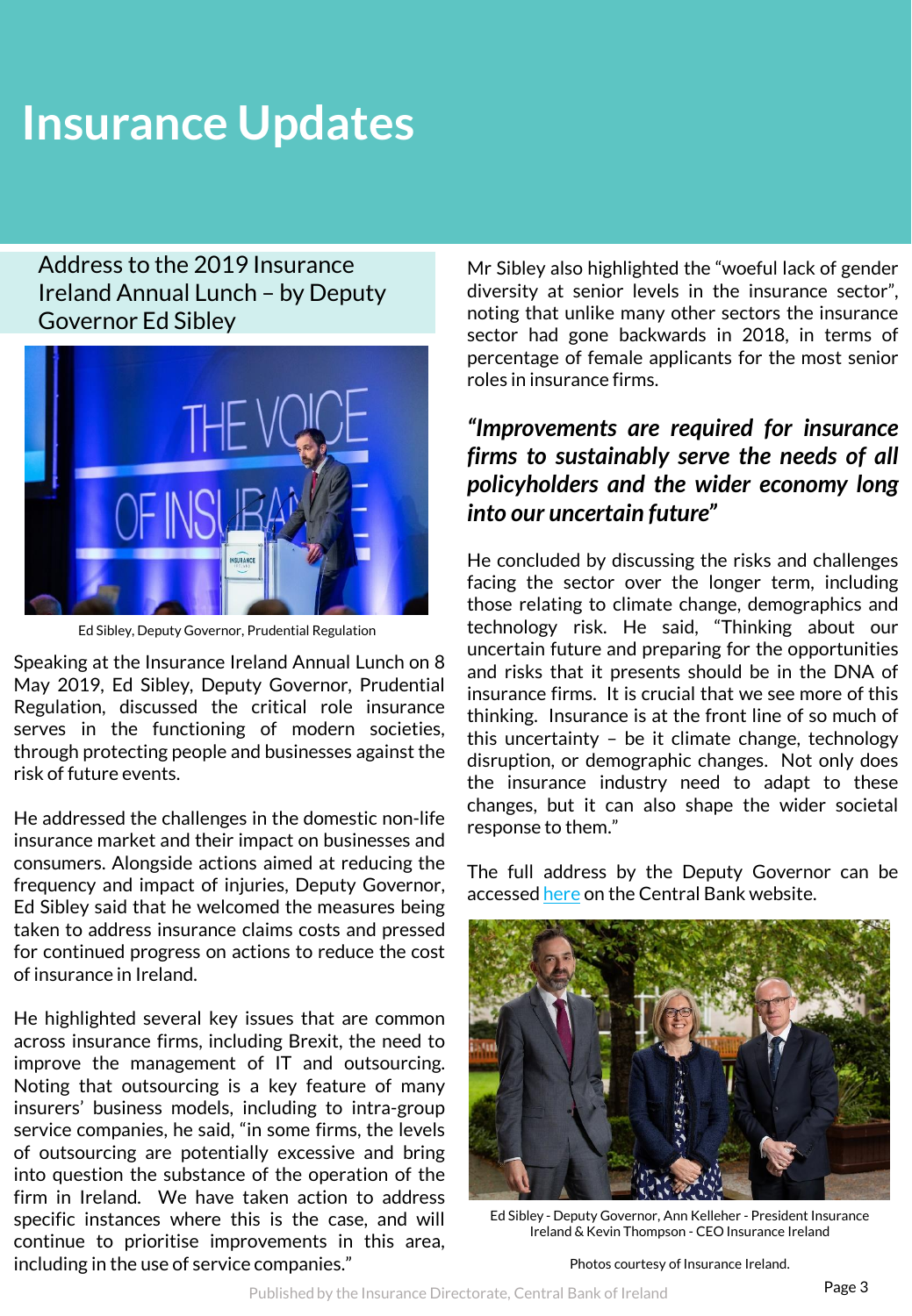### Evolutions in (re)insurer's asset allocations

Solvency II requires that (re)insurance undertakings invest assets in accordance with the prudent person principle. As part of our on-going supervisory reviews, we consider the asset allocations in the insurance industry at both a macro- and micro-prudential level. While the overall picture indicates a conservative mindset towards investment risk, we observe an emerging trend towards riskier investments.

Based on Q4 2018 figures, the overall assets allocations for the insurance industry illustrate a landscape of investment well-aligned to the prudent person principle (see Figure 1 below). Fixed income exposures (c. 60%) and cash\* (c. 20%) dominate the overall portfolio. At the individual undertaking level, the picture is much more heterogeneous, as we would expect given the differing natures, currencies and durations of the liabilities that these assets seek to match.



Figure 1 - Non-linked investment exposures (2018 Q4)

Recent Solvency II returns are showing a slow but noticeable shift towards a riskier asset allocation at the industry level. While the overall level of fixed income investments has been stable at c. 60% of nonlinked investments, we have seen a marginal shift from sovereign debt towards corporate debt. From 2016 to 2018, the percentage of fixed income investments in sovereign bonds dropped from 55% to 47% (see Figure 2 over).

\* Note that the cash figure includes deposits to cedants.

Published by the Insurance Directorate, Central Bank of Ireland **Page 4**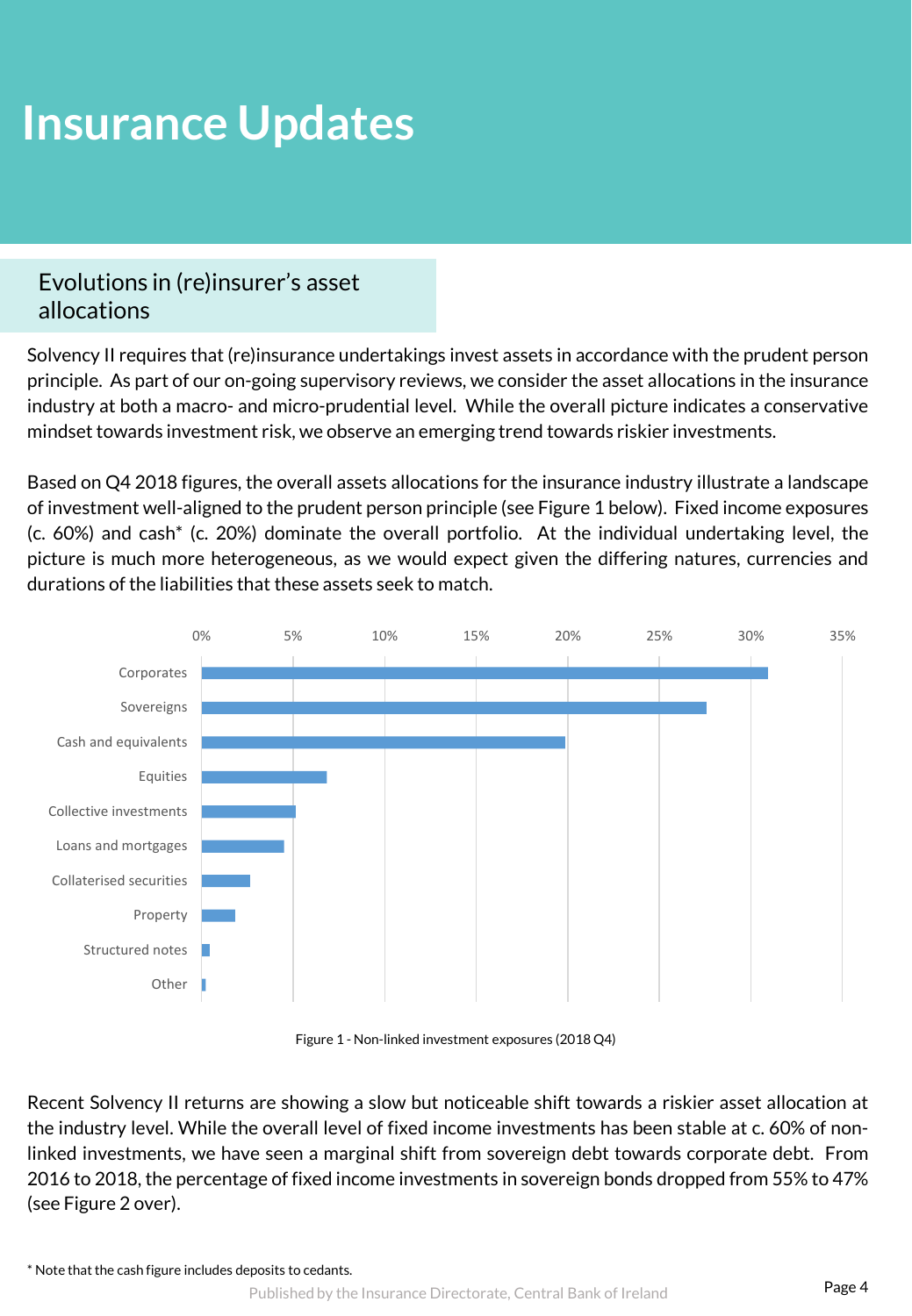### Evolutions in (re)insurer's asset allocations (cont'd)



Figure 2 - Non-linked investment (fixed income) for the Irish (re)insurance industry

The prudent person principle in Solvency II requires that assets are invested "in such a manner as to ensure the security, quality, liquidity and profitability of the portfolio as a whole" (Regulation 141(2)(b) of S.I. No 485 of 2015). In the context of the search for yield in current economic conditions and the need for insurance undertakings to maintain the profitability of the asset portfolio, this shift in focus from sovereigns to corporates is understandable. However, while these shifts clearly help undertakings in meeting the profitability aim, we continue to emphasise the important role that boards and executive management play in ensuring that these changes do not come at an undue cost to the security, quality or liquidity of the undertaking's asset portfolio.

Our on-going engagement with undertakings will continue to focus on individual adherence to the prudent person principle, to ensure undertakings only invest in assets and instruments whose risks they can properly identify, measure, monitor, manage, control and report.

#### By **Eoin Haugh**, Head of Function, Risk Analysis, Data Analytics and Reporting Division

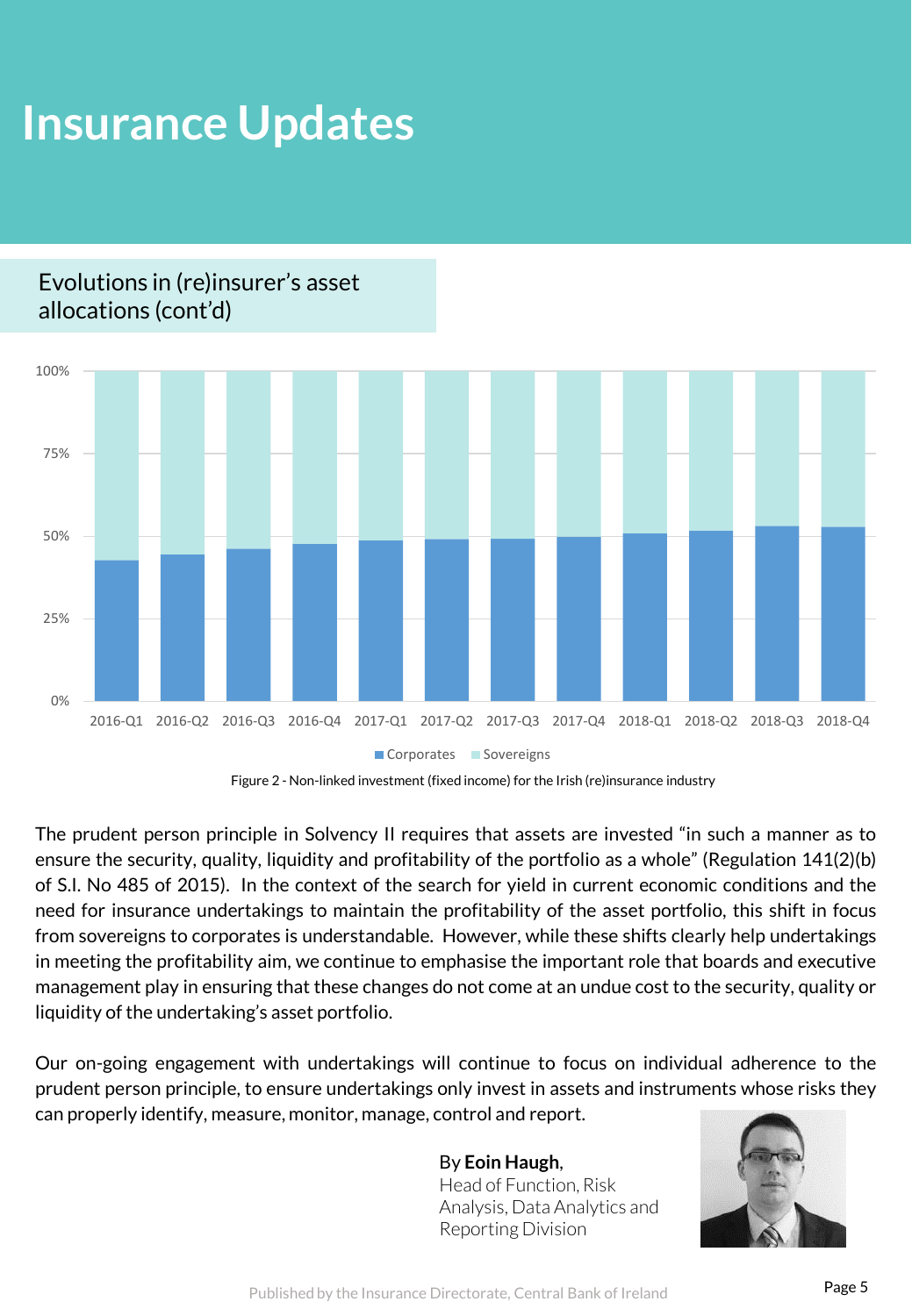### Solvency II – Public Disclosures

A key enabler of an effective financial system is transparent, timely, accessible and reliable information for analysts and the general public. For the insurance and reinsurance industries, the Solvency and Financial Condition Report (SFCR) makes an important contribution to the transparency of the market. The Central Bank is a strong supporter of the underlying aims and principles of the SFCR framework and we will continue to promote the objectives of transparency and accountability. The increased use by policyholders and analysts of these public disclosures can only serve to increase the public confidence and trust in individual insurance undertakings and the sector at large.

We have taken the lead in Europe on increasing the accessibility to SFCR information through the creation in 2017 of a dedicated repository for all SFCRs produced by undertakings prudentially regulated by the Central Bank. We further enhanced this facility in 2018 with the addition of a consolidated repository for the quantitative information appended to the SFCR reports. Over the course of Q3 2019, we will be updating these two resources to include SFCRs from year-end 2018. The SFCR repository can be accessed [here](https://www.centralbank.ie/regulation/industry-market-sectors/insurance-reinsurance/solvency-ii/solvency-and-financial-condition-report-repository) on our website.

Central to our ability to host the SFCR repository is our on-going confidence that the information contained within these reports is accurate. We maintain this confidence through a combination of the reasonable assurance opinions provided on the quantitative information within the SFCRs and our own efforts to cross-validate the information within the public SFCRs to other sources of information provided to the Central Bank by undertakings on a private basis.

To ensure an efficient and effective process for cross-validation of the SFCR to other sources, we use text analysis techniques supplemented, where necessary, by manual testing. We acknowledge the efforts made by many undertakings to provide the SFCRs in a machine readable format that enables such a process and will continue to engage with undertakings to ensure such standards are maintained into the future. The table below provides some useful tips on items to consider to help ensure documents are machine readable. However, we acknowledge the primary purpose of these documents is for public consumption; any efforts to improve machine readability should not come at the cost of making a document less readable to the human eye.

| Do                                            | Don't                                          |  |
|-----------------------------------------------|------------------------------------------------|--|
| 'Save as' instead of scan                     | Use embedded images                            |  |
| Include all templates listed in the delegated | Add descriptive columns within the template    |  |
| regulation                                    |                                                |  |
| Maintain visibility of all columns in the     | Split templates across multiple pages          |  |
| templates                                     |                                                |  |
| Provide row and column references for the     | Locate tables side-by-side in the annex to the |  |
| templates                                     | <b>SFCR</b>                                    |  |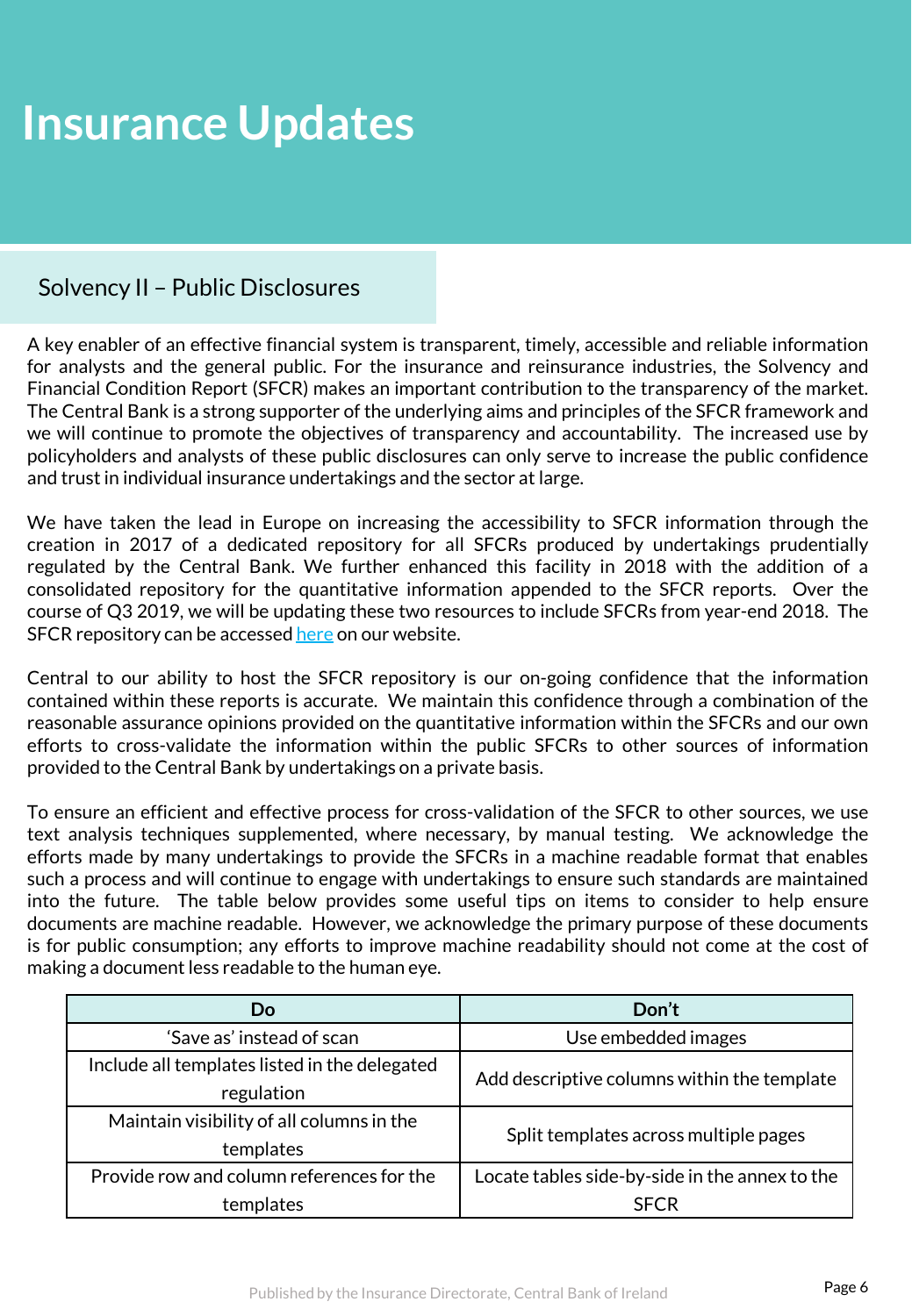### **General Updates**

#### Domhnall Cullinan appointed as Head of Division - Insurance Supervision

Domhnall Cullinan has recently been appointed to the role of Head of Division - Insurance Supervision. Domhnall will lead the Insurance Supervision Division and oversee the prudential supervision of (re)insurance undertakings across the life, non-life and reinsurance sectors. Domhnall brings a wealth of experience to this role, having worked in the Insurance Supervision Division between 2003 and 2014. Domhnall held the role of Head of General Insurance Supervision until his appointment as Head of the Bank's Anti-Money Laundering (AML) Division in 2014.



#### Director of Insurance Supervision



The Director of Insurance, Sylvia Cronin, will bid farewell to the Central Bank in October 2019. Sylvia joined us in late 2014 and has led the Insurance Directorate through a period of significant change, most notably, the introduction of the Solvency II supervisory framework. Sylvia has also made a great contribution at international level, representing the Central Bank at both the European Insurance & Occupational Pensions Authority (EIOPA) and the International Association of Insurance Supervisors (IAIS). We would like to take this opportunity to recognize Sylvia's efforts over the last number of years and to wish her every success in her future career.

### Funding the Cost of Regulation

Every year the Central Bank makes regulations to levy industry to fund a proportion of the cost of financial regulation. Since 2015, the financial services industry has moved from paying approximately half of the costs of financial regulation to paying approximately two-thirds of these costs for 2018. The Bank is providing early notice to industry on how it intends to fund the cost of financial regulation in the coming years. On 14 June 2019, the Central Bank, with approval from the Minister for Finance and Public Expenditure and Reform, Paschal Donohoe TD, published the expected path towards 100% industry funding over the next five years. Further information is available [here](https://www.centralbank.ie/regulation/how-we-regulate/fees-levies/industry-funding-levy) on our website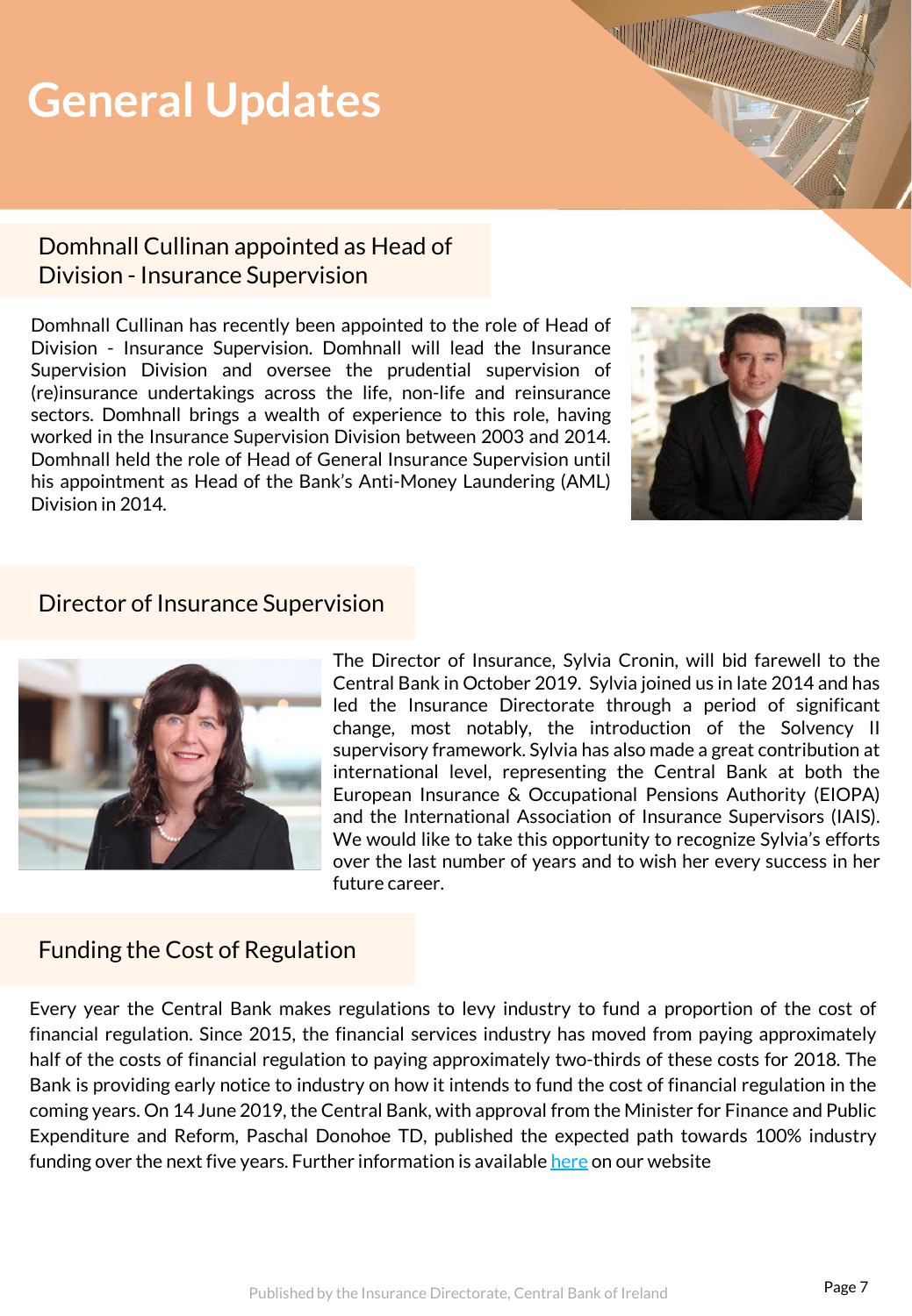### **EIOPA Updates**



### 2020 Review of Solvency II

Work on the 2020 review of Solvency II is continuing with EIOPA and National Competent Authorities working to develop the technical advice to the European Commission by 30 June 2020. The Central Bank is actively contributing to these discussions and participating in the various working and project groups at EIOPA to develop the advice.

At this stage, while it is too early to share information on the content, we wish to emphasise the importance of feedback from stakeholders in this process. We urge stakeholders to engage with the consultations and stakeholder events which are scheduled for the second half of the year. The first consultation is scheduled to be launched in July and will cover draft proposals in relation to Reporting and Disclosure and Insurance Guarantee Schemes. All remaining topics will be covered in the second consultation scheduled to be launched in November.

There are also stakeholder events planned, with the first in July covering a range of topics including Reporting and Disclosure, Proportionality, Groups, SCR, Technical Provisions, and FoS/FoE. Another stakeholder event is planned for December, with the agenda likely to be broad in nature. All feedback provided will be considered by EIOPA in developing their final advice. If you have any queries in relation to the 2020 Review please contact: [insurancepolicy@centralbank.ie](mailto:insurancepolicy@centralbank.ie).

### Consultation on Opinion on Sustainability within Solvency II

EIOPA launched a Consultation on a *Draft Opinion on [Sustainability](https://eiopa.europa.eu/Pages/News/EIOPA-launches-consultation-on-opinion-on-sustainability-within-Solvency-II-.aspx) within Solvency II (Pillar I) on 3 June.* The draft opinion forms part of EIOPA's strategic activities on sustainable finance and follows a call for opinion from the European Commission.

The draft opinion builds on EIOPA's Technical Advice on the integration of [sustainability](https://eiopa.europa.eu/Publications/EIOPA-BoS-19-172_Final_Report_Technical_advice_for_the_integration_of_sustainability_risks_and_factors.pdf) risks and factors in the delegated acts under the Solvency II Directive and the Insurance Distribution Directive which was submitted to the European Commission on 30 April. A key aspect of the advice is the integration of sustainability in the prudent person principle and risk management (including ORSA) under Solvency II. The advice also emphasises the relevance of integrating sustainability risks in undertakings investment decisions and underwriting practices. The deadline for submissions is 26 July 2019.

### EIOPA reviews use of Big Data Analytics in motor and health insurance

EIOPA published a [thematic](https://eiopa.europa.eu/Publications/EIOPA_BigDataAnalytics_ThematicReview_April2019.pdf) review on the use of Big Data Analytics and associated benefits and risks focusing on motor and health insurance business lines. The review revealed a strong trend towards increasingly data-driven business models throughout the insurance value chain. Traditional data sources, such as demographic data, or exposure data are increasingly combined with new sources such as online or telematics data, providing greater granularity and frequency of information about consumer's characteristics, behaviour and lifestyles. There is also an extended use of data sourced from third-party data vendors.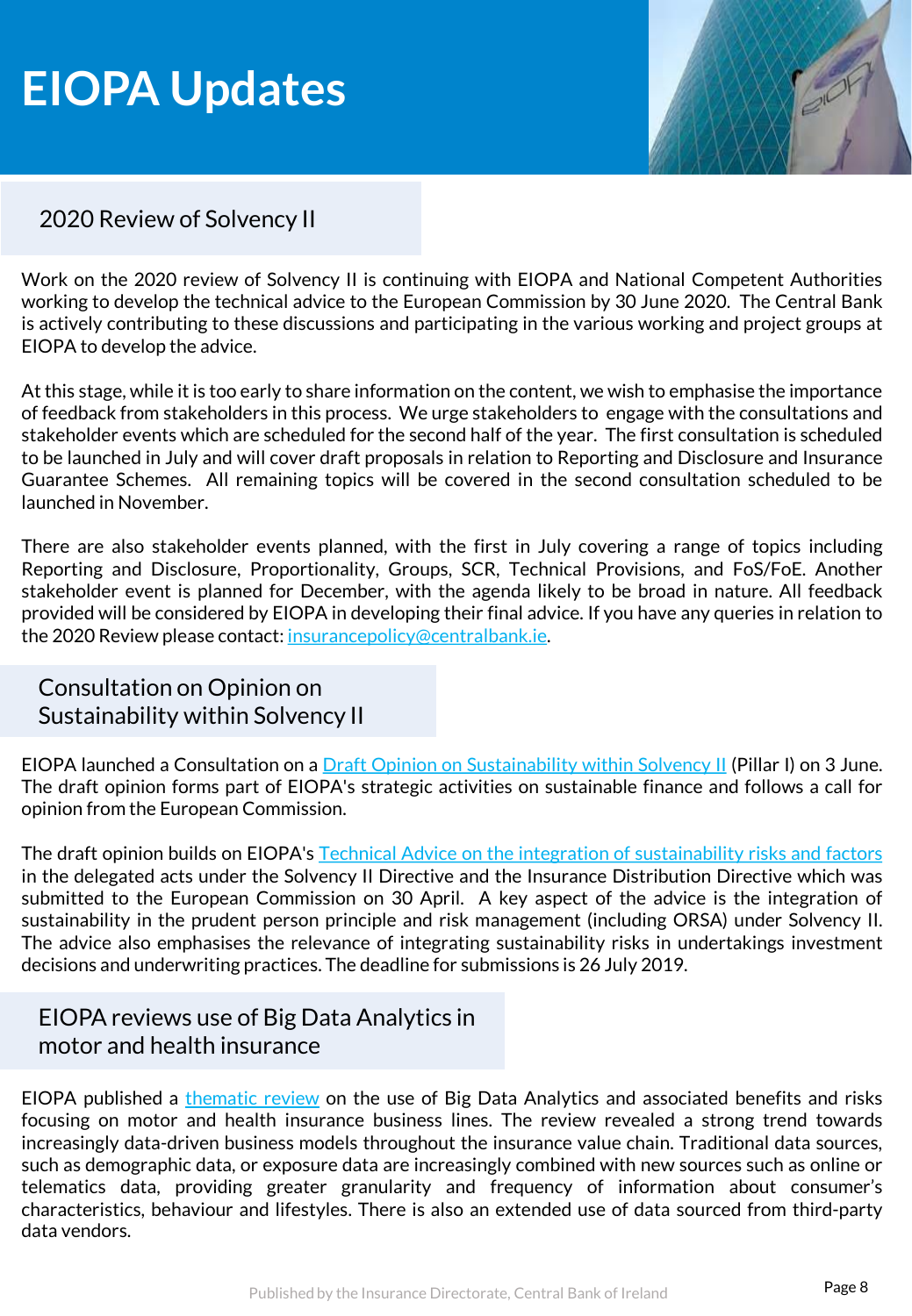### **EIOPA Updates**



### EIOPA Report on Supervisory Activities in 2018

EIOPA published its Report on its 2018 [supervisory](https://eiopa.europa.eu/Publications/Reports/EIOPA_2018_SupervisoryActivities_April2019.pdf) activities and 2019 priorities on 26 April 2019. The report highlights EIOPA's continuing work to promote a common supervisory culture and common supervisory practices across the EU. The report also outlines EIOPA's main achievements in the area of supervisory convergence by providing an overview of EIOPA's supervisory activities in 2018. In 2019, EIOPA will continue to focus on the practical implementation of the common supervisory culture and further development of supervisory tools, the risks to the internal market and the supervision of emerging risks.

### Updates to Solvency II Delegated Regulation – SCR review

Please note that the European Commission have published the changes to the Solvency II Delegated Regulation originating from the 2018 SCR review [\(Commission](https://eur-lex.europa.eu/legal-content/EN/TXT/PDF/?uri=OJ:L:2019:161:FULL&from=EN) Delegated Regulation 2019/981). These changes will come into force on 8 July with the exception of the following three items, which will come into force on 1 January 2020:

- Changes related to Loss Absorbing Capacity of Deferred Taxes (points 50 and 59 61)
- Change relating to Non-Life Premium & Reserve Risk (point 66)
- Change relating to Health nSLT Premium & Reserve Risk (point 74)

### Recent EIOPA Activity

| 14 June 2019         | <b>EIOPA published its Annual Report</b>                                                                          |
|----------------------|-------------------------------------------------------------------------------------------------------------------|
| 3 June 2019          | EIOPA launched its Consultation on opinion on sustainability within Solvency II                                   |
| 8 May 2019           | <b>EIOPA publishes its Review on the use of Big Data Analytics in motor and health insurance</b>                  |
| 3 May 2019           | <b>EIOPA submitted Advice on Sustainable Finance to the European Commission</b>                                   |
| <b>26 April 2019</b> | EIOPA publishes its Report on 2018 supervisory activities and sets out the 2019 priorities                        |
| 10 April 2019        | <b>ESAs publish Joint Advice on Information and Communication Technology risk management</b><br>and cybersecurity |